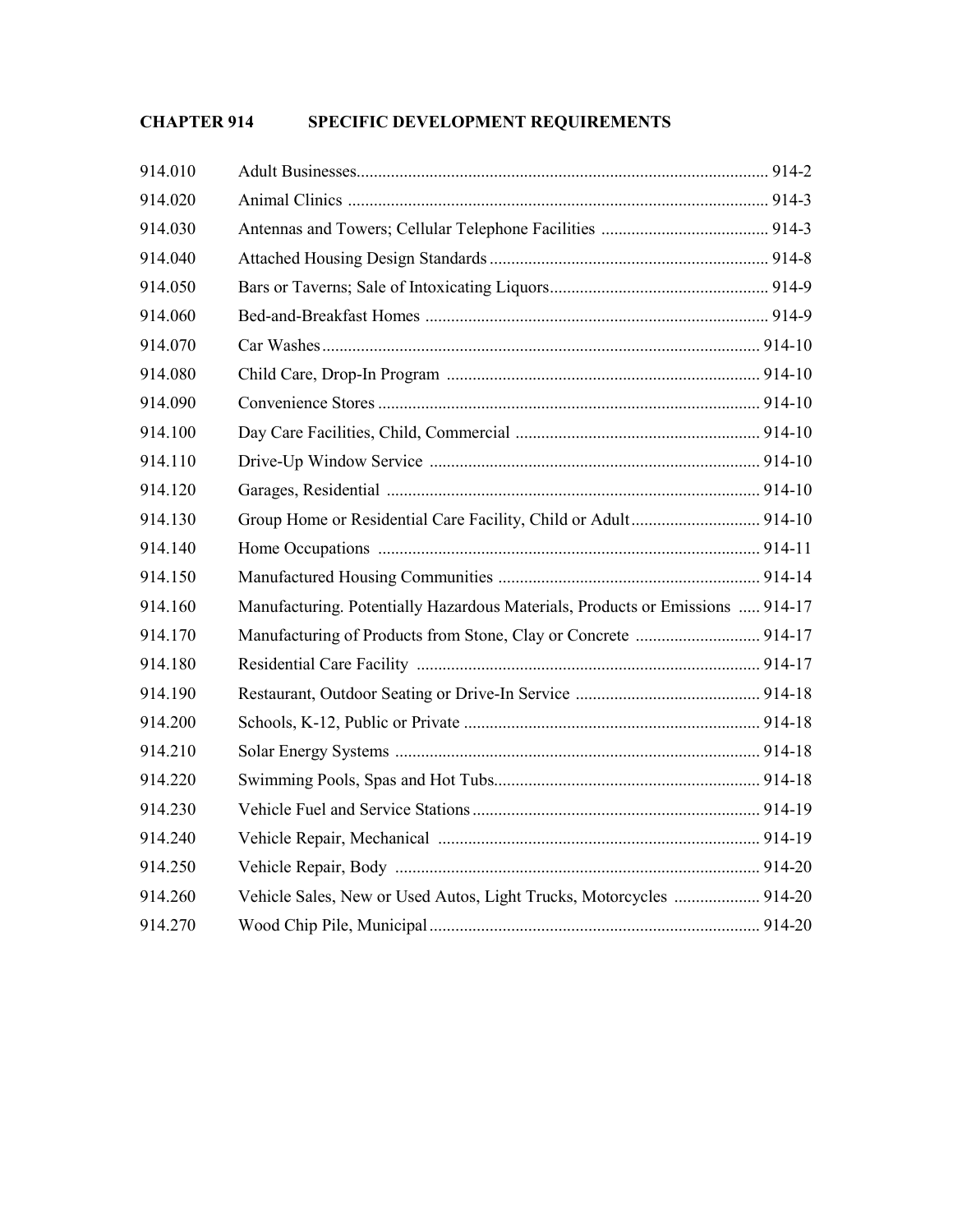# **914.010 Adult Businesses**

- A. General Provisions:
	- 1. Activities classified as obscene as defined by Minnesota Statute 617.241 are not permitted and are prohibited.
	- 2. Adult uses, either principal or accessory, shall be prohibited from locating in any building which is also utilized for residential purposes.
- B. Adult Uses Principal:
	- 1. Adult use-principal shall be located at least five hundred (500) radial feet, as measured in a straight line from the closest point of the property line of the building upon which the adult use-principal is located to the property line of:
		- a. Residentially zoned property.
		- b. A licensed day care center.
		- c. A public or private educational facility classified as an elementary, junior high or senior high.
		- d. A public library.
		- e. A public park.
		- f. Public zoned property.
	- 2. Adult use-principal shall be located at least five hundred (500) radial feet as measured from one another.
	- 3. Adult use-principal activities, as defined by this ordinance, shall be classified as one use. No two adult uses-principal shall be located in the same building or upon the same property and each use shall be subject to Section 914.010.B.3. of this Ordinance.
	- 4. Adult use-principal shall adhere to the following signing regulations
		- a. Sign messages shall be generic in nature and shall only identify the type of business which is being conducted; and
		- b. Shall not contain material classified as advertising; and
		- c. Shall comply with the requirements of size and number for the district in which they are located.
- C. Adult Uses Accessory:
	- 1. Adult use-accessory shall comprise no more than ten (10) percent of the floor area of the establishment in which it is located.
	- 2. Adult use-accessory shall be restricted from and prohibit access to minors by the physical separation of such items from areas of general public access:
		- a. Movie Rentals. Display areas shall be restricted from general view and shall be located within a separate room, the access of which is in clear view and under the control of the persons responsible for the operation.
		- b. Magazines. Publications classified or qualifying as adult uses shall not be accessible to minors and shall be covered with a wrapper or other means to prevent display of any materials other than the publication title.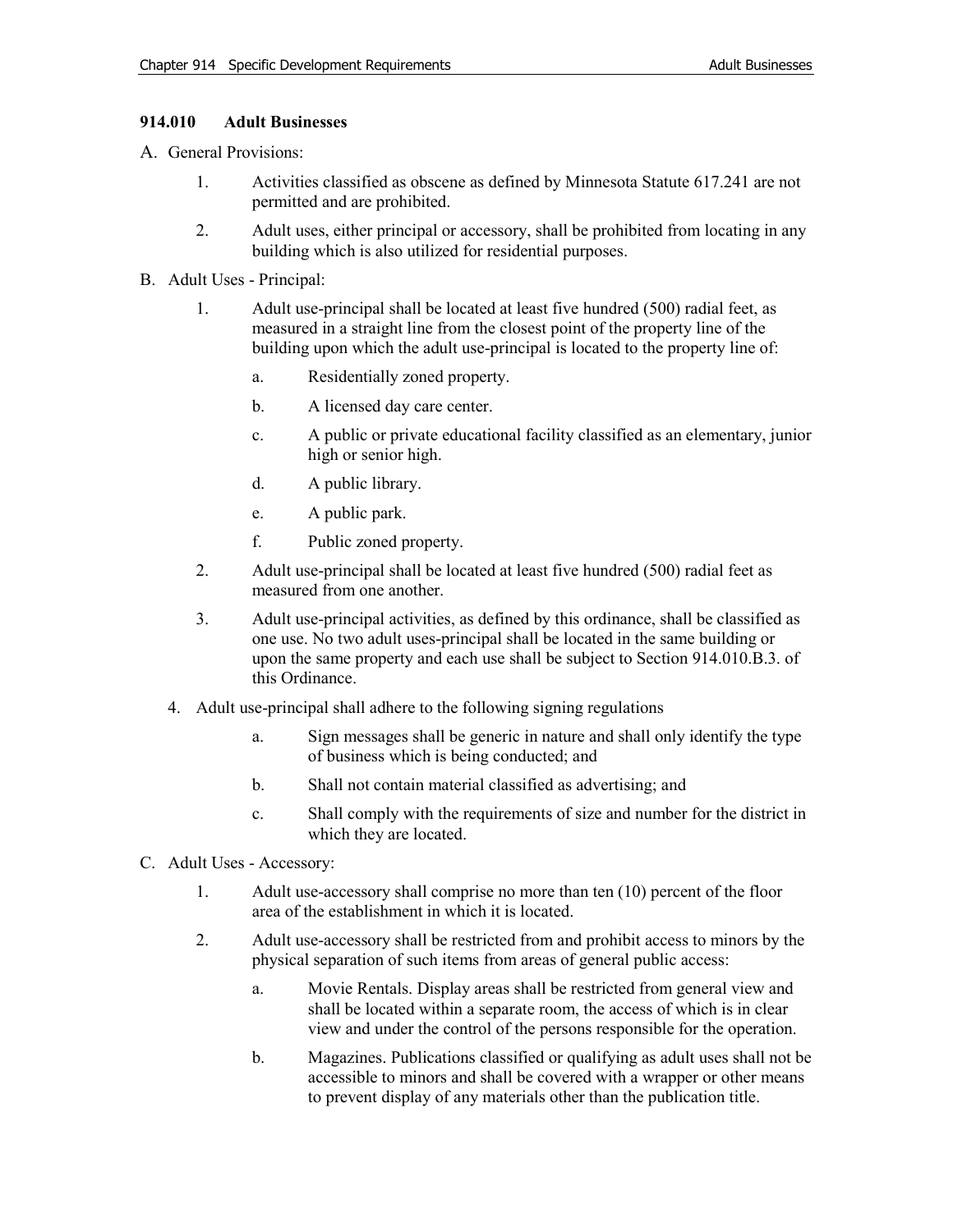- c. Other Use. Adult uses-accessory not specifically cited shall comply with the intent of this Section subject to the approval of the Zoning Administrator.
- 3. Adult use-accessory shall be prohibited from both internal and external advertising and signing of adult materials and products.

# **914.020 Animal Clinics**

- A. Short-term boarding may be provided indoors for animals being treated.
- B. Outdoor kennels are not allowed unless approved by a Conditional Use Permit for a Kennel. Provisions must be made to mitigate potential noise of barking dogs, particularly to protect nearby residences.

# **914.030 Antennas and Towers**

The general purpose of this ordinance is to regulate the placement, construction and modification of antennas and antenna structures in order to protect the health, safety, and welfare of the public, while at the same time not unreasonably interfering with the development of the competitive wireless telecommunications marketplace in Little Canada. Specifically, the objectives of this ordinance are:

- To direct the location of antennas and antenna structures in the City;
- To protect residential areas and land uses from potential adverse impacts of antennas and antenna structures;
- To minimize adverse visual impacts of antennas and antenna structures through careful design, siting, landscaping and visual mitigation;
- To promote and encourage shared use or collocation of antenna structures as a primary option rather than construction of additional structures;
- To avoid potential damage to adjacent properties caused by antennas and antenna structures by ensuring they are soundly and carefully designed, constructed, modified, maintained, and removed;
- To the greatest extent feasible, ensure that antennas and antenna structures are compatible with surrounding land uses;
- To the greatest extent feasible, ensure that proposed antennas and antenna structures are designed in harmony with natural settings and in a manner consistent with current development patterns.
- A. **Eligible Zoning Districts.** Antennas and towers, as defined in Section 919.030, Definitions, of this code, shall only be allowed in the zoning districts listed in the table found in this subsection below, with the following exceptions: co-locations of antennas on existing commercial towers and municipal towers shall be allowed by administrative permit; and, co-locations of antennas on existing public utility structures may be allowed by Conditional Use Permit.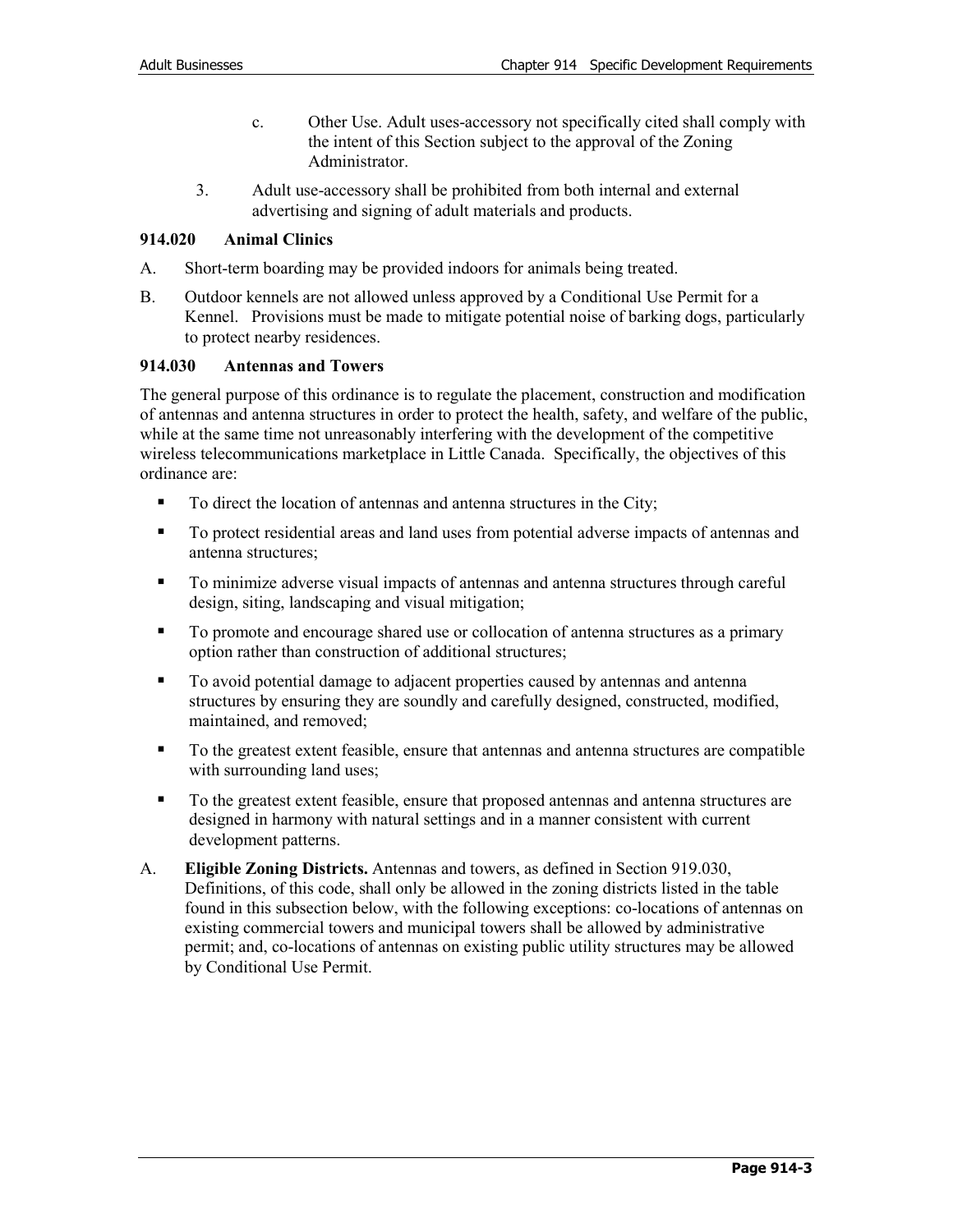| Zoning<br><b>District</b> | Antennas-<br>Commercial | <b>Towers-</b><br><b>Commercial</b> | <b>Towers Private</b><br>(Accessory to Principal) |
|---------------------------|-------------------------|-------------------------------------|---------------------------------------------------|
| $R-1$                     | Prohibited              | Prohibited                          | Conditional Use                                   |
| $R-2$                     | Prohibited              | Prohibited                          | Conditional Use                                   |
| $R-3$                     | Conditional Use         | Prohibited                          | Conditional Use                                   |
| $R - 4$                   | Prohibited              | Prohibited                          | Conditional Use                                   |
| $R-C$                     | Prohibited              | Prohibited                          | Conditional Use                                   |
| $C-1$                     | Conditional Use         | Conditional Use                     | Conditional Use                                   |
| $C-2$                     | Conditional Use         | Conditional Use                     | Conditional Use                                   |
| $I-1$                     | Conditional Use         | Conditional Use                     | Conditional Use                                   |
| $I-2$                     | Conditional Use         | Conditional Use                     | Conditional Use                                   |
| <b>PUD</b>                | Conditional Use         | Conditional Use                     | Conditional Use                                   |
| Public                    | Accessory               | Conditional Use                     | Conditional Use                                   |
| <b>FP</b>                 | Conditional Use         | Prohibited                          | Conditional Use                                   |
| S                         | Conditional Use         | Prohibited                          | Conditional Use                                   |
| W                         | Conditional Use         | Prohibited                          | Conditional Use                                   |

B. **Height Limitations**. The height of an antenna, satellite dish, or tower shall be measured from the ground at the base of the antenna or tower to the highest point of the antenna, satellite dish, or tower. No antenna, satellite dish, or tower shall exceed the following height limitations:

| <b>Zoning</b><br><b>District</b> | <b>Satellite Dish</b>                                                                      | Antenna-Private,<br><b>Mounted on</b><br><b>Existing</b><br><b>Structure</b> | Antenna –<br><b>Commercial, Mounted</b><br>on Existing Structure<br>(height of antenna<br>structure shall not<br>exceed 20 feet) | Towers $-$<br><b>Commercial</b> | Towers $-$<br><b>Private</b> |
|----------------------------------|--------------------------------------------------------------------------------------------|------------------------------------------------------------------------------|----------------------------------------------------------------------------------------------------------------------------------|---------------------------------|------------------------------|
| $R-1$                            | Ten (10) feet if<br>ground mounted;<br>eight (8) feet above<br>the roof if roof<br>mounted | Twenty (20) feet<br>above the roof                                           | Not Allowed                                                                                                                      | Not Allowed                     | 75 feet                      |
| $R-2$                            | Same as R-1                                                                                | Same as R-1                                                                  | Not Allowed                                                                                                                      | Not Allowed                     | 75 feet                      |
| $R-3$                            | Same as R-1                                                                                | Same as R-1                                                                  | Height of antenna above<br>the structure                                                                                         | Not Allowed                     | 75 feet                      |
| $R - 4$                          | Same as R-1                                                                                | Same as R-1                                                                  | Not Allowed                                                                                                                      | Not Allowed                     | 75 feet                      |
| $R-C$                            | Same as R-1                                                                                | Same as R-1                                                                  | Not Allowed                                                                                                                      | Not Allowed                     | 75 feet                      |
| $C-1$                            | Same as R-1                                                                                | Same as R-1                                                                  | Height of antenna above<br>the structure                                                                                         | $150$ feet                      | 75 feet                      |
| $C-2$                            | Same as R-1                                                                                | Same as R-1                                                                  | Same as C-1                                                                                                                      | 75 feet                         | 75 feet                      |
| $I-1$                            | Same as R-1                                                                                | Same as R-1                                                                  | Same as C-1                                                                                                                      | $150$ feet                      | 150 feet                     |
| $I-2$                            | Same as R-1                                                                                | Same as R-1                                                                  | Same as C-1                                                                                                                      | $150$ feet                      | 150 feet                     |
| <b>PUD</b>                       | Same as R-1                                                                                | Same as R-1                                                                  | Same as C-1                                                                                                                      | 75 feet                         | 75 feet                      |
| Public                           | Same as R-1                                                                                | Same as R-1                                                                  | Same as C-1                                                                                                                      | 75 feet                         | 75 feet                      |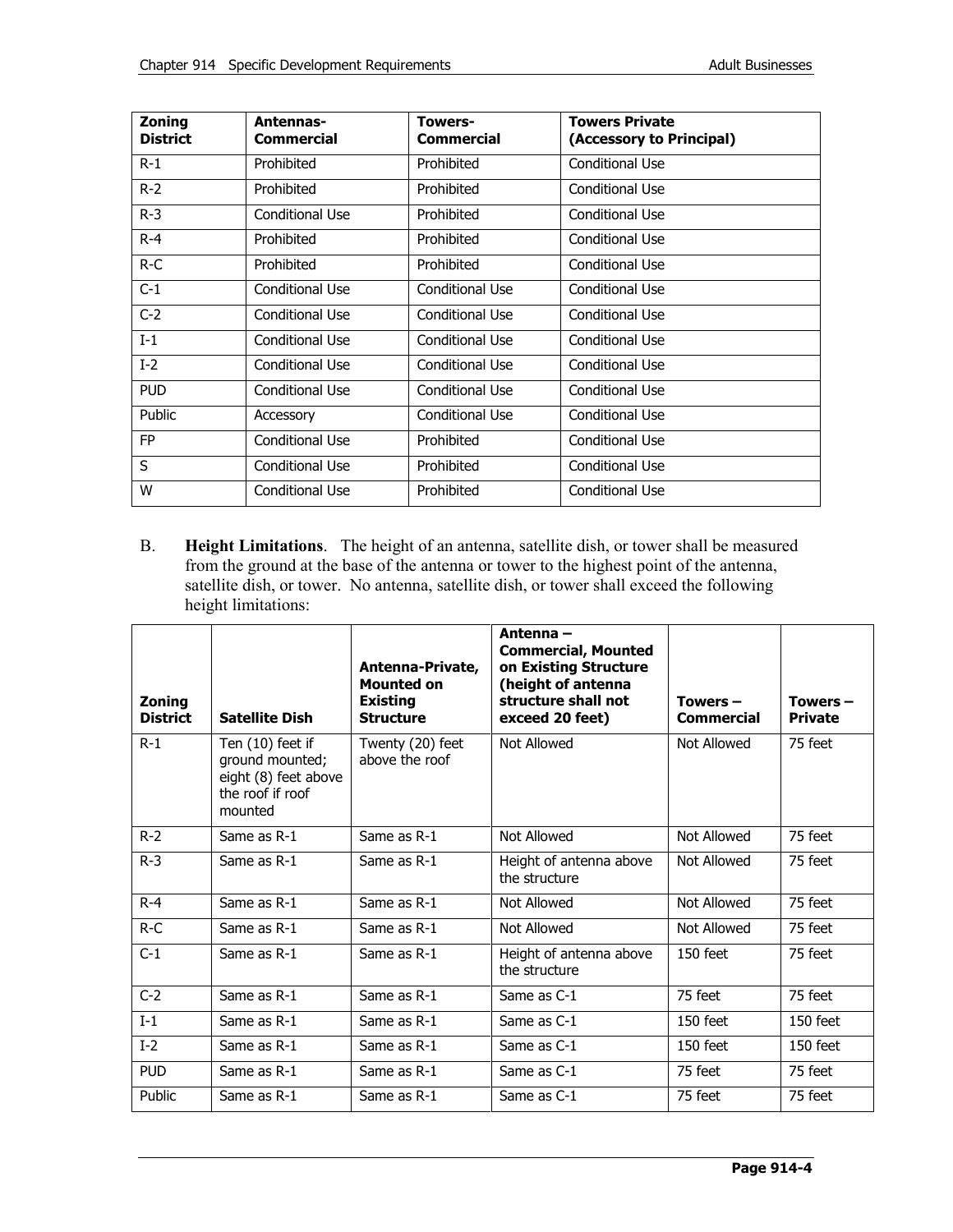| <b>Zoning</b><br><b>District</b> | <b>Satellite Dish</b> | Antenna-Private,<br><b>Mounted on</b><br><b>Existing</b><br><b>Structure</b> | Antenna –<br><b>Commercial, Mounted</b><br>on Existing Structure<br>(height of antenna<br>structure shall not<br>exceed 20 feet) | Towers $-$<br><b>Commercial</b> | Towers $-$<br><b>Private</b> |
|----------------------------------|-----------------------|------------------------------------------------------------------------------|----------------------------------------------------------------------------------------------------------------------------------|---------------------------------|------------------------------|
| Floodplain                       | Same as R-1           | Same as R-1                                                                  | Same as C-1                                                                                                                      | Not Allowed                     | 75 feet                      |
| Shoreland                        | Same as R-1           | Same as R-1                                                                  | Same as C-1                                                                                                                      | Not Allowed                     | 75 feet                      |
| Wetland                          | Same as R-1           | Same as R-1                                                                  | Same as C-1                                                                                                                      | Not Allowed                     | 75 feet                      |

- C. **Tower Setbacks.** All new towers shall comply with one of the following setback calculations options as measured from the base of the tower to the nearest property line:
	- 1. Equal to the height of the tower, including any antenna attachments, plus 5 feet from any residential use, exclusive of the property in question, any residential, business, or public zoning district or any church or school.
	- 2. Equal to the specific "fall zone" of the proposed tower as determined and certified by a qualified and licensed professional engineer, but in no event less than the principal structure setback of the base zoning district from all public right-of-way and abutting property lines.
- D. **Use of City Tower Site Preferred.** Commercial antennas and towers, regardless of height or size with the exception of satellite dish antennas shall connect to and use the City Tower Site(s) if use of such facilities is technically feasible. Certification by a professional radio frequency engineer is required to demonstrate that a particular tower site is not technically feasible when antenna site is proposed.
- E. **General Standards.** The following standards shall apply to all cellular telephone, public utility, microwave, radio and television broadcast transmitting, radio and television receiving, satellite dish and short-wave radio transmitting and receiving antenna and towers:
	- 1. All antennas and towers shall be in compliance with all City building and electrical code requirements and as applicable shall require related permits.
	- 2. Towers shall be certified by a qualified and licensed professional engineer to conform to the latest structural standards and wind loading requirements of the Uniform Building Code and the Electronics Industry Association.
	- 3. With the exception of necessary electric and telephone service and connection lines approved by the Issuing Authority, no part of any antenna or tower nor any lines, cable, equipment or wires or braces in connection with either shall at any time extend across or over any part of the right-of-way, public street, highway, sidewalk, or property line.
	- 4. All signal and remote-control conductors of low energy extending substantially horizontally above the ground between a tower or antenna and a structure, or between towers, shall be at least 8 feet above the ground at all points, unless buried underground.
	- 5. Every tower affixed to the ground shall be protected to discourage climbing of the tower by unauthorized persons.
	- 6. All towers shall be constructed to conform with the requirements of the Occupational Safety and Health Administration.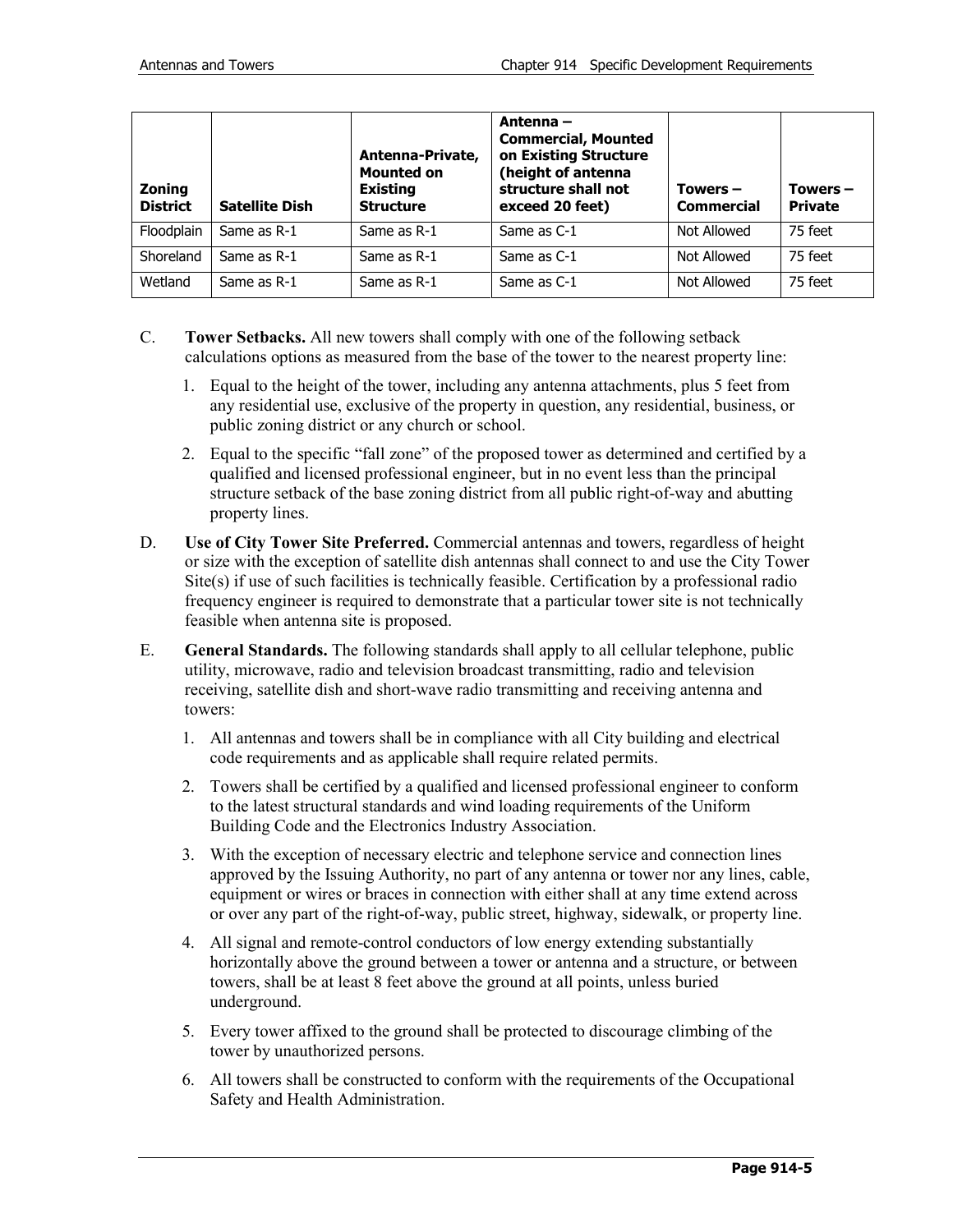- 7. When applicable, written authorization for antenna and/or tower erection shall be provided by the property owner.
- 8. No advertising message shall be affixed to the tower.
- 9. The height of the antenna shall be the minimum necessary to function satisfactorily, as verified by a professional radio frequency engineer Antennas and/or towers shall not be artificially illuminated unless required by law or by a governmental agency to protect the public's health and safety.
- 10. When applicable, proposals to erect new antenna shall be accompanied by any required federal, state or local agency licenses.
- 11. If a new tower is to be constructed, it shall be designed so as to accommodate other users including but not limited to other cellular or personal communication companies, local police, fire and ambulance companies. For towers up to 120 feet feet in height, one additional user must be provided for. For towers 120 feet in height or greater, two additional users must be provided for.
- 12. Any proposals for the construction of a new commercial tower shall include a certification from a professional radio frequency engineer that existing tower sites within the City are not technically feasible for the application proposed.
- 13. Towers shall be painted silver or have a galvanized finish to reduce visual impact. Another color may be used with approval of the City Council.
- 14. Antennas and towers for federally licensed amateur radio stations and used in the amateur radio service are exempt from Sections E.2, E.9 and E.12, above, of this code.
- 15. Amateur radio towers must be installed in accordance with the instructions furnished by the manufacturer of that tower model. Because of the experimental nature of the amateur radio service, antennas mounted on such a tower may be modified or changed at any time as long as the published allowable load on the tower is not exceeded and the structure of the tower remains in accordance with the manufacturer's specifications.
- 16. Commercial towers in all business, public or PUD zoning districts must be of monopole design.
- 17. Guy wires or guy wire anchors shall not be erected within public or private utility and drainage easements, and shall be set back a minimum of one foot from all lot lines.
- 18. No more than one tower per property shall be permitted.
- F. **Accessory and Secondary Use Antennas.** The following standards shall apply to all accessory and secondary use antennas including radio and television receiving antennas, satellite dishes, short-wave radio dispatching antennas, or those necessary for the operation of electronic equipment including radio receivers, federally licensed amateur radio stations and television receivers:
	- 1. Accessory or secondary use antennas shall not be erected in any required yard (except a rear yard) or within public or private utility and drainage easements, and shall be setback a minimum of three feet from all lot lines.
	- 2. Guy wires or guy wire anchors shall not be erected within public or private utility and drainage easements, and shall be set back a minimum of one foot from all lot lines.
- G. **Accessory Utility Buildings.** All utility buildings and structures accessory to a tower shall be architecturally designed to blend in within the surrounding environment to the maximum extent possible and shall meet the minimum accessory building setback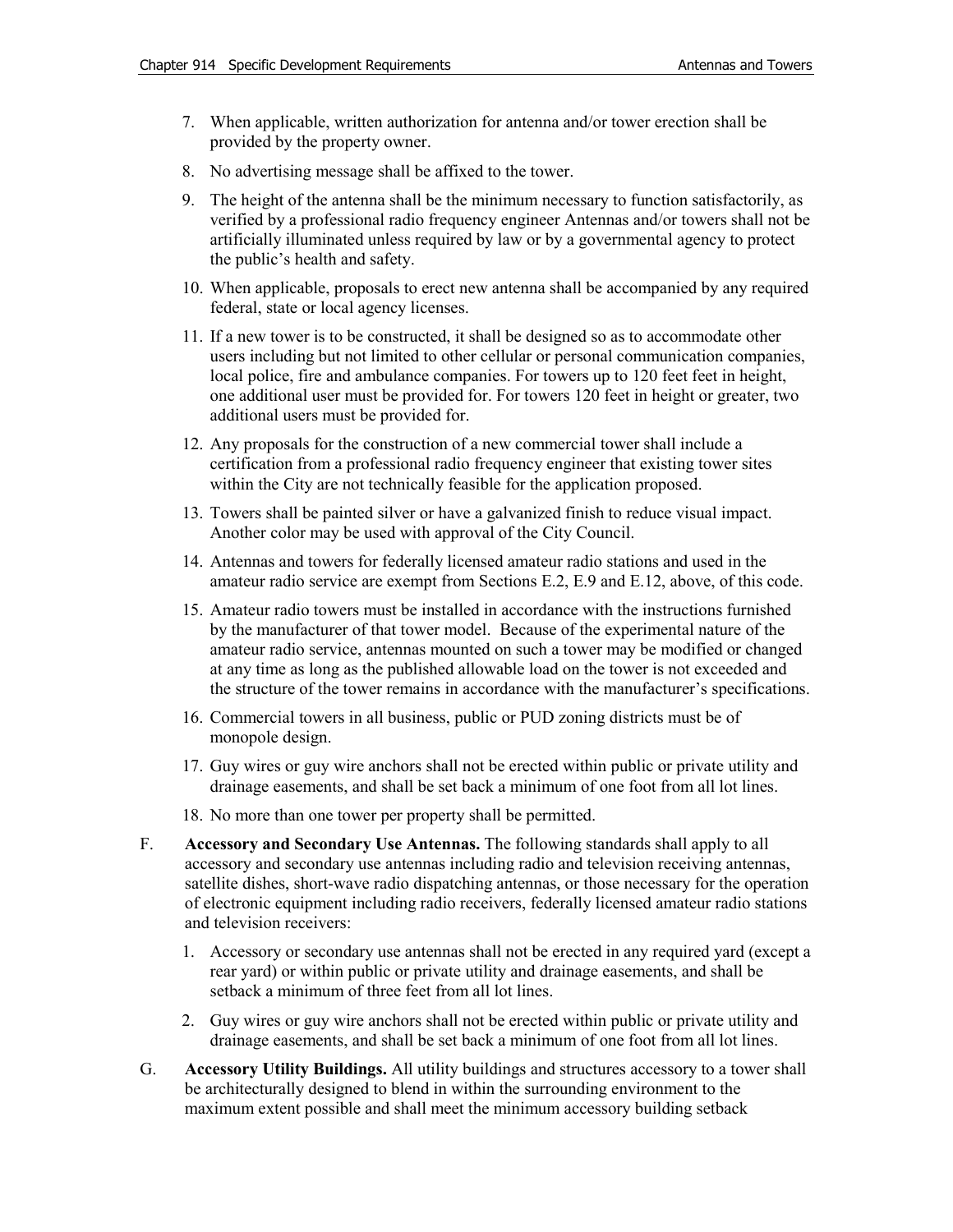requirements of the underlying zoning district. All utility buildings and ground mounted equipment shall be screened from view by the use of suitable vegetation, except where the City finds that a design for non-vegetative screening better reflects and compliments the architectural character of the surrounding neighborhood. Lighting on accessory utility buildings shall be limited only to that which is needed for security purposes. All exterior lighting shall be diffused or directed away from all property lines and public right-of-way. The direct source of light shall not be visible from any abutting property or the public right-of-way.

H. **Obsolete or Unused Towers and Antennas.** All obsolete or unused towers or portions thereof and accompanying accessory facilities shall be removed within 12 months of the cessation of operations at the site unless a time extension is approved by the City Council.

To ensure the removal of obsolete and unused towers or portions thereof and antennas, the applicant shall, prior to the issuance of a building permit, submit a performance bond or letter of credit in an amount sufficient to cover the removal costs of the tower, antennas and accessory facilities.

After the removal of the facilities, the site shall be restored to its original or an improved state. If the underlying property has sufficient value as determined in the sole discretion of the City Council, the applicant may substitute the following for the performance bond/letter of credit requirement: An agreement in recordable form between the property owner and the City whereby the property owner acknowledges that in the event the applicant, its successors or assigns does not remove obsolete or unused towers and/or antennas within the affected time frame, then the existence of same will be considered a nuisance by the City.

Abatement will occur pursuant to Little Canada ordinance requirements with all costs of removal of the facilities in question to be assessed to the property owner. Property owner must further agree to waive any and all rights to contest or appeal this proceeding.

- I. **Conditional Use Permits.** Commercial antennas may be located on existing public utility structures by Conditional Use Permit in all zoning districts, as regulated by Chapter 917 of this Ordinance, provided that:
	- 1. The existing public utility structure is no less than fifty (50) feet in height.
	- 2. Equipment buildings are located within the perimeter footprint of the existing utility structure.
	- 3. Equipment buildings, if not located within the perimeter footprint to the existing utility structure, are located in no required yard of any lot other than the required rear yard, and are fully screened with evergreen landscape materials.
	- 4. Equipment buildings, if located in a residential district, shall also be constructed in such a way as to resemble residential accessory buildings in the immediate area which meet residential building materials standards, and are either white or natural in exterior color
	- 5. The proposed use and structures are found to be compatible architecturally and functionally with the neighborhood in which they are located.
	- 6. The proposed use complies with the General Standards of Sub-Section E, above.

(Source: Ordinance 661. Amended 688, 696, 700, 704, 744, 756, 762, 789, 802, 830, 832)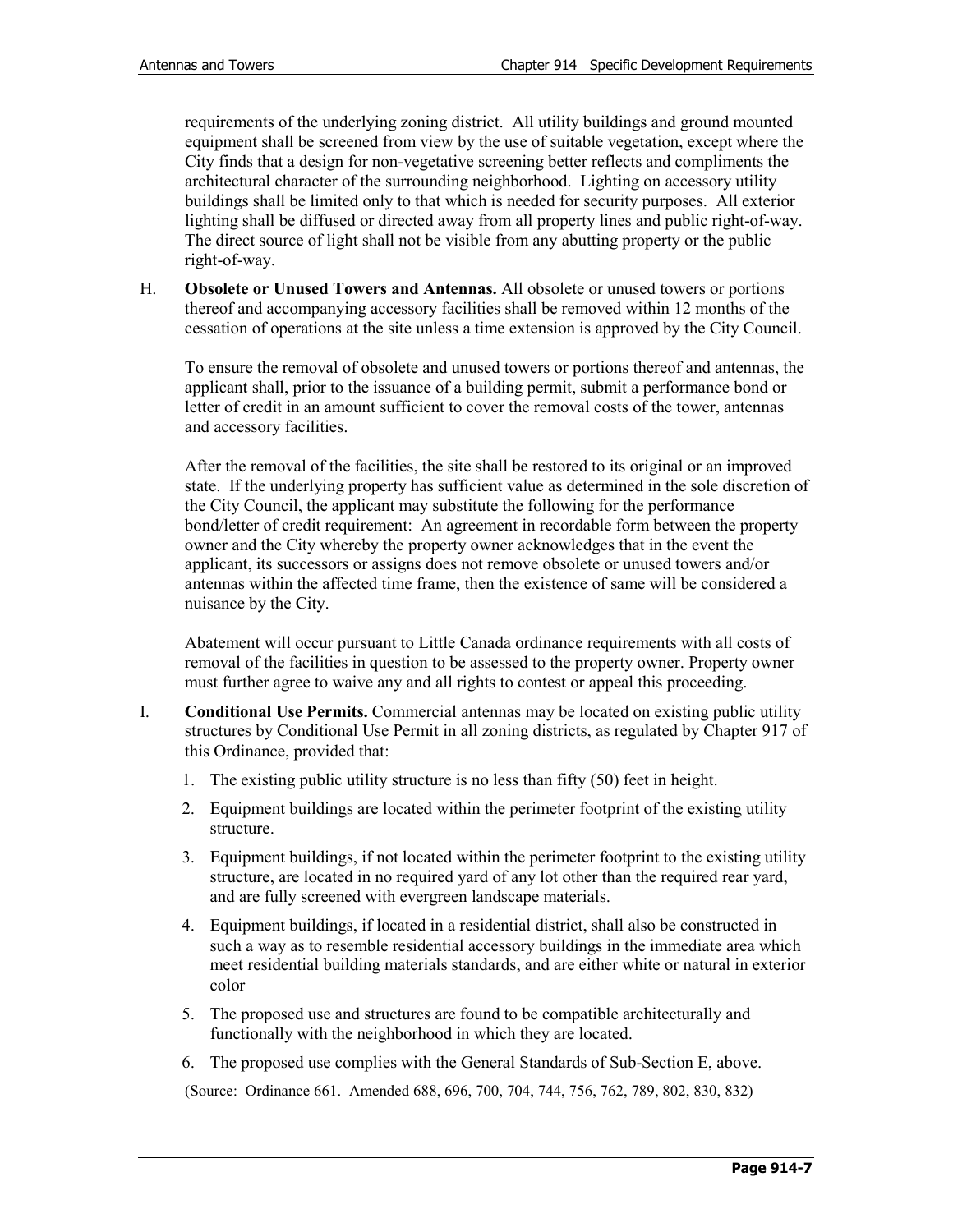# **914.040 Attached Housing Design Standards**

The standards in this Section are applicable to all structures that contain three or more units. Their intent is to encourage multi-family building design that respects its context, incorporates some of the features of one-family dwellings from the surrounding neighborhood, and imparts a sense of individuality rather than uniformity.

The following standards apply to new buildings and major expansions, those that constitute 50 percent or more of building floor area. Design standards apply only to the portion of the building or site that is undergoing alteration.

- A. Orientation of Buildings to Streets: It is requested but not mandatory that buildings be oriented so that a primary entrance faces one of the abutting streets. In the case of corner lots, a primary entrance should face the street from which the building is addressed. Primary entrances shall be defined by scale and design.
- B. Surface Parking: Surface parking shall not be located between a principal building front and the abutting primary street except for drive/circulation lanes and/or handicapped parking spaces. Surface parking adjacent to the primary street shall occupy a maximum of 40 percent of the primary street frontage and shall be landscaped according to Chapter 915, General Development Requirements
- C. Street-Facing Facade Design: No blank walls are permitted to face public streets, walkways, or public open space. Street-facing facades shall incorporate offsets in the form of projections and/or recesses in the facade plane at least every 40 feet of façade frontage. Wall offsets shall have a minimum depth of 2 feet. Open porches or balconies are encouraged on building fronts and may extend up to 8 feet into the required setbacks.

In addition, at least one of the following design features shall be applied on a street-facing facade to create visual interest:

- Dormer windows or cupola
- Recessed entrances
- Covered porches or stoops;
- Bay windows with a minimum 12-inch projection from the facade plane
- Eaves with a minimum 6-inch projection from the facade plane or
- Changes in materials, textures or colors.
- D. Four-Sided Design: Building design shall provide consistent architectural treatment on all building walls. All sides of a building must display compatible materials, although decorative elements and materials may be concentrated on street-facing facades. All facades shall contain window openings.
- E. Maximum Length: Building length parallel to the primary abutting street shall not exceed 160 feet without a visual break such as a courtyard or recessed entry.
- F. Landscaping of Yards: Front yards must be landscaped according to Chapter 915, General Development Requirements.
- G. Detached Garages: The exterior materials, design features, and roof forms of garages shall be compatible with the principal building served.
- H. Attached Garages: Garages shall be set back and defer to the primary building face. Front loading garages (toward the front street), if provided, shall be set back a minimum of 5 feet from the predominant portion of the principal use.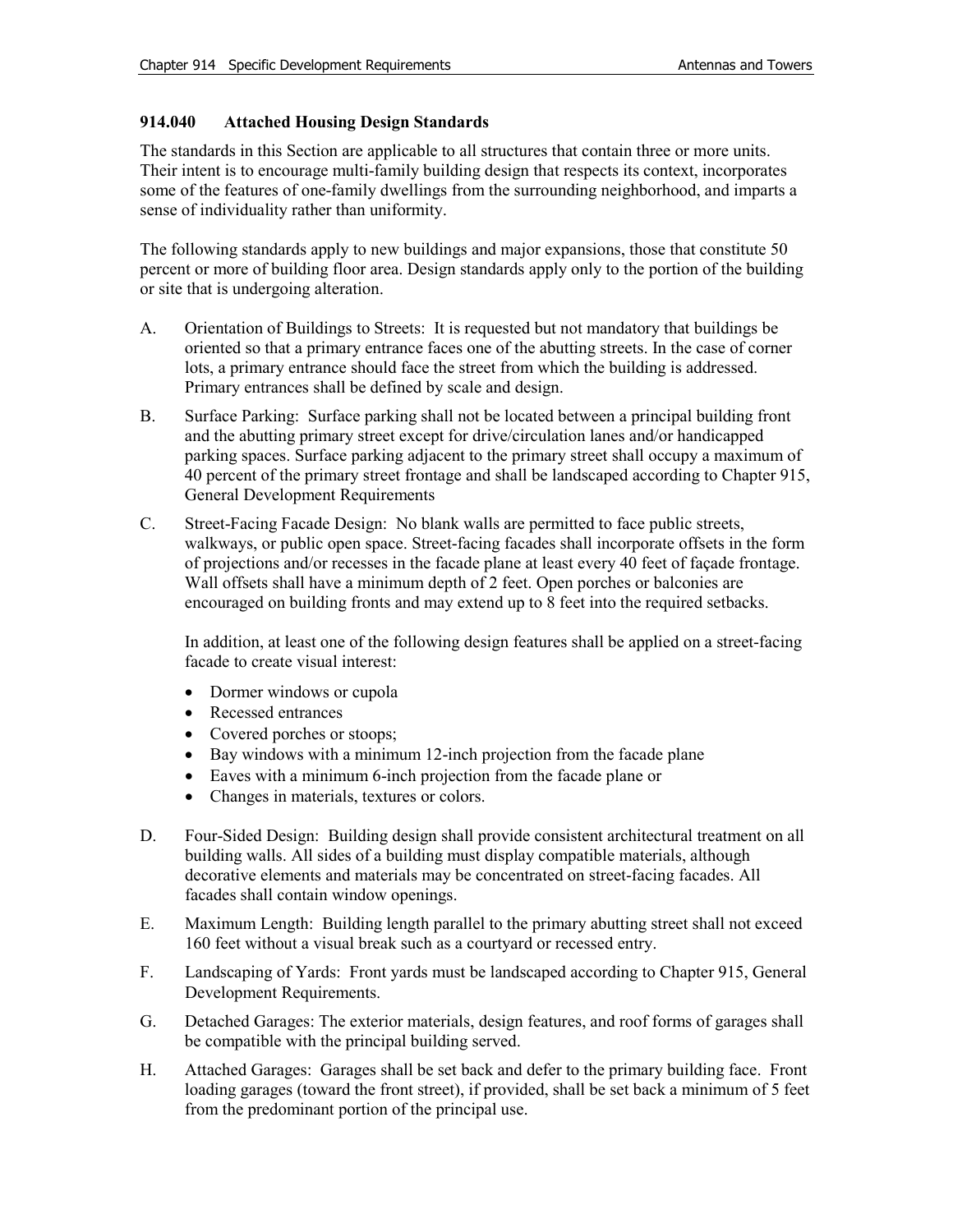I. All exterior wall finishes on any building must be a combination of the following materials: face brick, natural or cultured stone, textured concrete block, stucco, wood, vinyl siding, fiber-reinforced cement board and prefinished metal, or similar materials approved by the Community Development Department.

# **914.050 Bars or Taverns; Sale of Intoxicating Liquors**

All applicable regulations established in Chapter 703 of the City Code, Intoxicating Liquor, and Chapter 704, Special On-Sale Win License, shall be met.

# **914.060 Bed and Breakfast Homes**

- A. The owner shall reside in the bed and breakfast home and manage the premises.
- B. The establishment shall comply at all times with all applicable city, county, state and federal ordinances, statutes and laws.
- C. The only meal served to bed and breakfast guests shall be breakfast, between the hours of 5:00 a.m. and 11:00 a.m.
- D. No cooking or cooking facilities shall be allowed or provided in the guest rooms.
- E. The establishment shall be limited to four guest rooms or a maximum guest capacity of eight.
- F. Each guest shall be limited to staying not more than seven days within any 30-day period.
- G. The owner shall maintain a guest register showing the name, address, motor vehicle license number and inclusive dates of visits of all guests.
- H. A minimum of one off-street parking space for each guest room and two off-street parking spaces for the resident owner shall be provided.
- I. Signs shall be limited to one non-illuminated wall sign near the entrance door not exceeding two square feet.
- J. There shall be no external vending machines.
- K. All trash and recycling must be contained and screened from view from other residential properties with a fence and/or coniferous shrubs.
- L. The entire front yard shall be landscaped with grass or other natural materials, with the exception of areas needed for access drives and sidewalks to required parking areas.
- M. Each property shall maintain an exterior residential appearance and character, meaning an exterior facade that is compatible with the nearby houses, and is of an appearance that would be found in a structure designed for and occupied by a family as a detached one- or two-family residence.
- N. The minimum distance between bed-and-breakfast homes shall be 500 feet.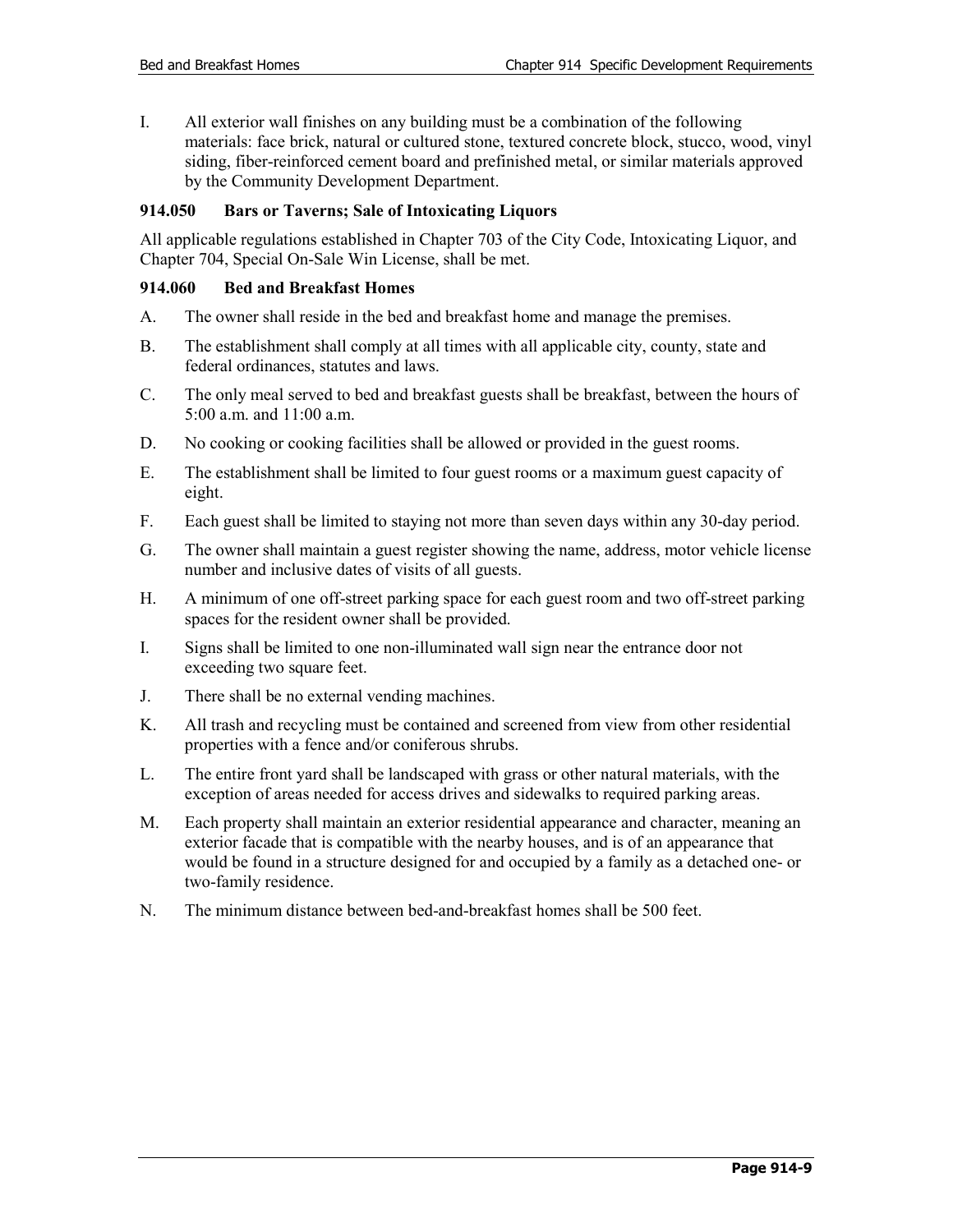# **914.070 Car Washes**

- A. The car wash shall not be within 100 feet of a Residential zoning district.
- B. The vehicle entry or exit doors shall not face directly toward a property in a Residential zoning district.

# **914.080 Child Care, Drop-In Programs**

A drop-in child care program must be licensed under Minnesota Rules governing nonresidential child care centers. Refer also to use definition under the Rules and Definitions chapter of this ordinance.

# **914.090 Convenience Stores**

- A. The gasoline dispensing pumps must maintain the appropriate license from the State.
- B. The lights under the gasoline area canopy must be shielded from direct view from the public street or other properties.
- C. Trash handling and lighting must comply with the requirements in Chapter 915, General Development Requirements.

# **914.100 Day Care Facilities, Child, Commercial**

- A. Children shall be delivered and removed daily.
- B. The regulations and conditions are met for the Minnesota Department of Public Welfare, Public Welfare Manual 11-31-30 as adopted or amended.

# **914.110 Drive-Up Window Service**

- A. Any business that dispenses merchandise through an exterior window that customers in automobiles drive to shall provide a stacking lane that accommodates forecast traffic and does not hinder other circulation or parking.
- B. Drive-up lanes shall conform to the setbacks required for parking lots and circulation aisles.
- C. The service window and stacking lanes shall not be located in the front setback area.
- D. The stacking lanes shall be screened from any adjacent residential use by a 90 percent opaque fence.

# **914.120 Garages, Residential**

Requirements for setback and height are found in the Residential zoning districts chapter of this zoning ordinance.

# **914.130 Group Home or Residential Care Facility, Child or Adult**

- A. Any residential care facility, group home or in-home day care business for children or adults must maintain the appropriate license from the State.
- B. Parking requirements are presented in Section 915, General Development Requirements, Parking Requirements, Off-Street.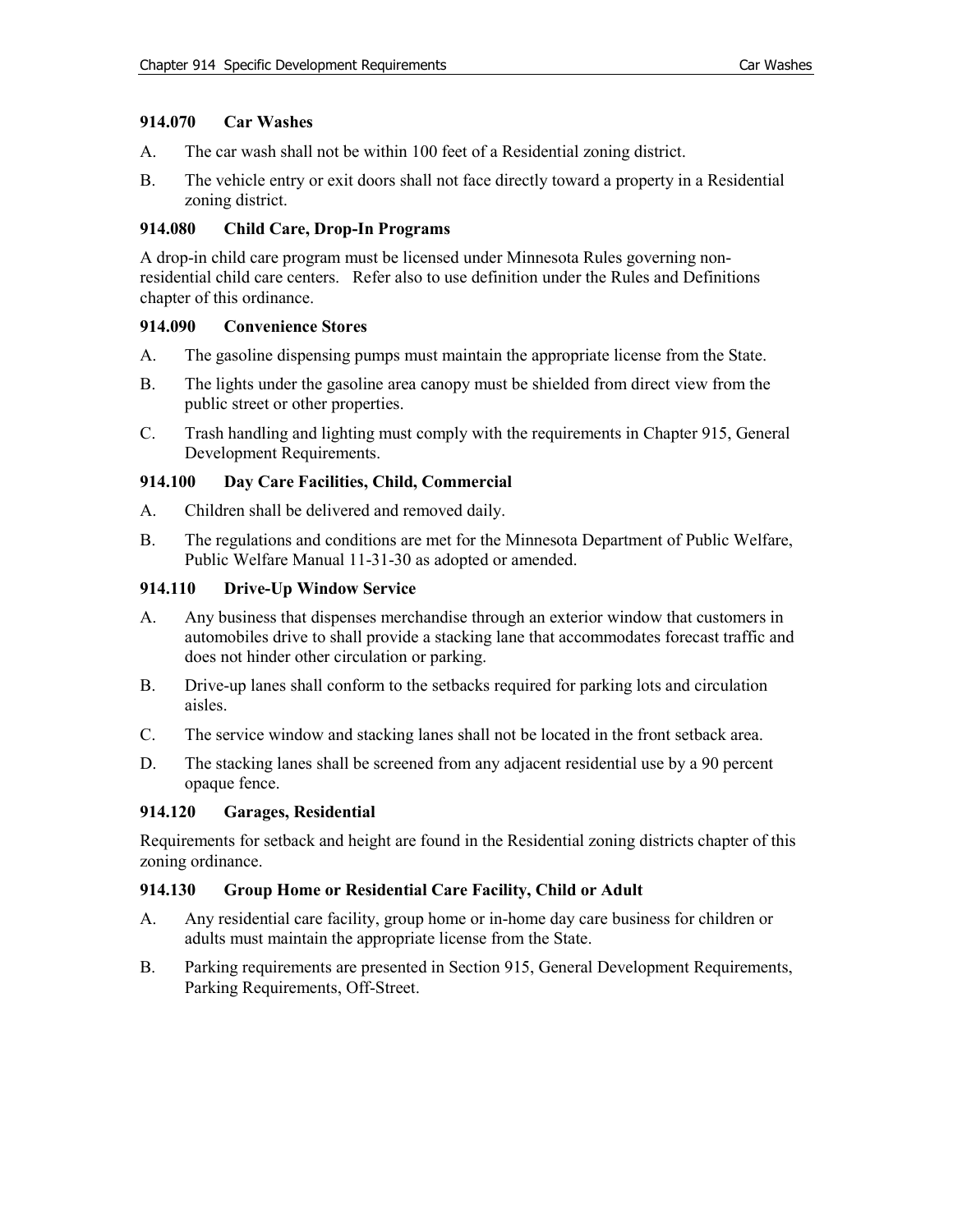# **914.140 Home Occupations**

#### A. Purpose

The purpose of this subdivision is to prevent competition with business districts and to provide a means through the establishment of specific standards and procedures by which home occupations can be conducted in residential neighborhoods without jeopardizing the health, safety and general welfare of the surrounding neighborhood. In addition, this subdivision is intended to provide a mechanism enabling the distinction between permitted home occupations and special or customarily "more sensitive" home occupations. While permitted home occupations may be allowed as a matter of right, special home occupations shall require a permit in accordance with the terms of this subdivision.

B. Application

Subject to the non-conforming use provision of this Section, all occupations conducted in the home shall comply with the provisions of this subdivision. This subdivision shall not be construed, however, to apply to home occupations accessory to farming.

C. Permitted Home Occupations

Home occupations meeting the requirements of Sections 903.120.D.1 and 903.120.D.2, below, of this Ordinance shall not require a permit. However, in the event a permitted home occupation becomes a nuisance, the Council may require it to be licensed under the provisions for special home occupations.

D. Requirements - General Provisions

All home occupations shall comply with the following general provisions and according to definition, the applicable requirement provisions.

- 1. General Provisions
	- a. No home occupation shall produce light glare, noise, odor or vibration that will in any way have an objectionable effect upon adjacent or nearby property.
	- b. No equipment or machinery shall be used in the home occupation which will create electrical interference to surrounding properties.
	- c. Any home occupation shall be clearly incidental and secondary to the residential use of the premises, should not change the residential character thereof, and shall result in no incompatibility or disturbance to the surrounding residential uses.
	- d. No home occupation shall require internal or external alterations or involve construction features not customarily found in dwellings except where required to comply with local and state fire and police recommendations.
	- e. There shall be no exterior storage of equipment or materials used in the home occupation, except personal automobiles used in the home occupation may be parked on the site.
	- f. The home occupation shall meet all applicable fire and building codes.
	- g. There shall be no exterior display or exterior signs or interior display or interior signs which are visible from outside the dwelling.
	- h. All home occupations shall comply with the provisions of the City Nuisance Ordinance.
	- i. No home occupation shall be conducted between the hours of  $10:00$  p.m. and  $7:00$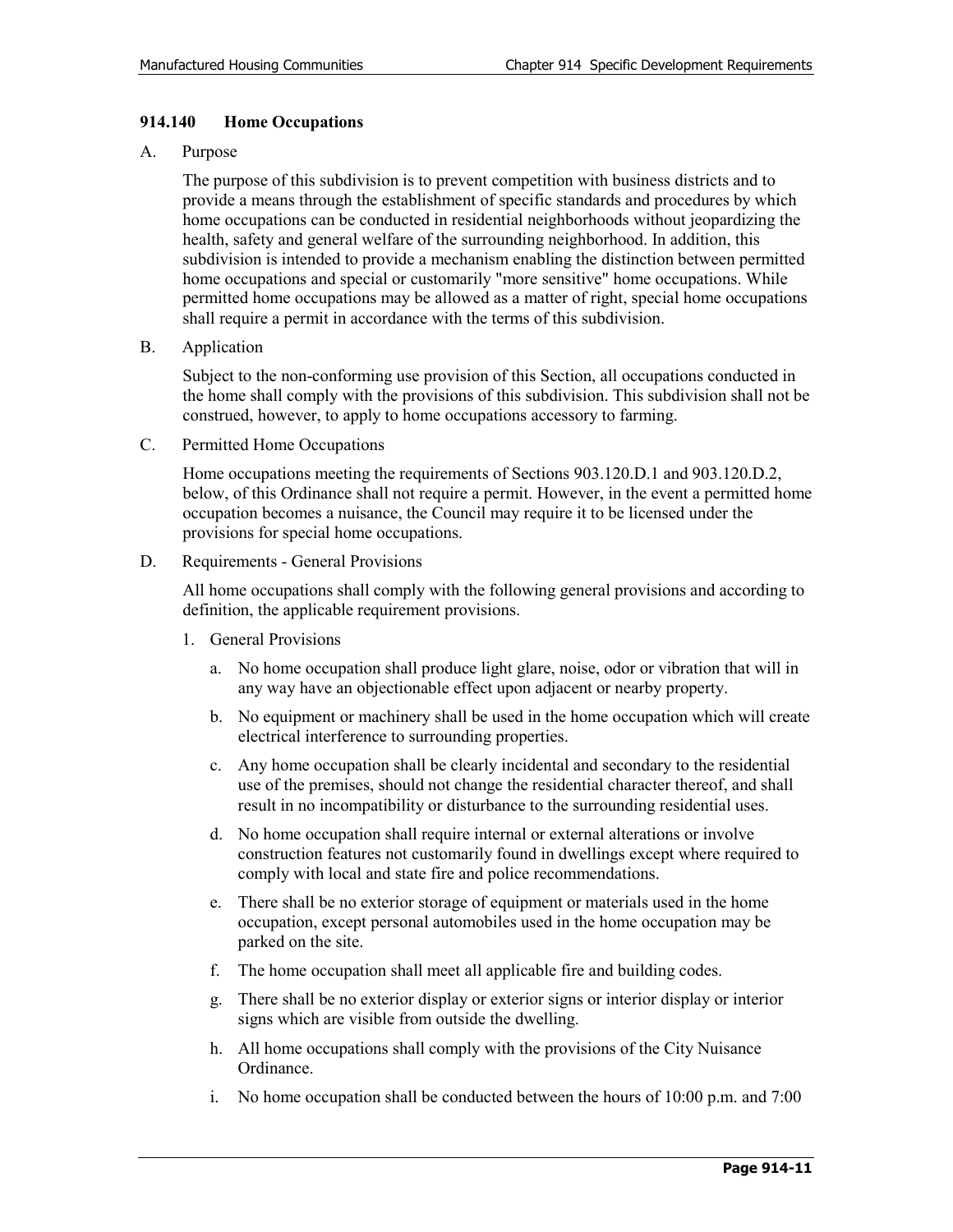a.m. unless said occupation is contained entirely within the principal building and will not require any on-street parking facilities

- 2. Requirements for Permitted Home Occupations
	- a. No person other than those who customarily reside on the premises shall be employed in the Home Occupation.
	- b. All permitted home occupations shall be conducted entirely within the principal dwelling and may not be conducted in accessory buildings.
	- c. Permitted home occupations shall not create a parking demand in excess of that which can be accommodated in an existing driveway, where no vehicle is parked closer than 10 feet from the curb line or edge of paved surface.
	- d. Examples of permitted home occupations include: art studio, dressmaking, secretarial services, professional offices and teaching with musical, dancing and other instructions which consist of no more than one pupil at a time.
	- e. The home occupation shall not involve any of the following: repair service or manufacturing which utilizes equipment or machinery so as to violate Sections 903.120.D.1.a and 903.120.D.1.b of this Ordinance; teaching which customarily consists of more than one (1) pupil at a time; over-the-counter sale of merchandise produced off the premises, except for those brand name products that are not marketed and sold in a wholesale or retail outlet.
- E. Special Home Occupation Permit Procedure
	- 1. Permit

Any home occupation which does not meet the specific requirements for a permitted home occupation as defined in this subdivision shall require a "special home occupation permit" which shall be applied for and reviewed in accordance with the provisions of Section 917 of this Ordinance.

2. Declaration of Conditions.

The Planning Commission and City Council may impose such conditions on the granting of a special home occupation permit as may be necessary to carry out the purpose and provisions of this subdivision.

3. Effect of Permit.

A "special home occupation permit" may be issued for a period of one year, after which the permit may be reissued for periods of up to three (3) years each. Each application for permit renewal shall be reviewed and subject to approval of the Zoning Administrator. In consideration of an application for license renewal where written complaints have been received or where there has been a change in conditions or violation, the Zoning Administrator shall have the discretion to process the application in accordance with the procedural requirements of the initial special home occupation license.

4. Transferability

Permits shall not run with the land and shall not be transferable.

5. Lapse of Special Home Occupation Permit by Non-Use.

Whenever within one year after granting a permit the use as permitted by the permit shall not have been initiated, then such permit shall become null and void unless a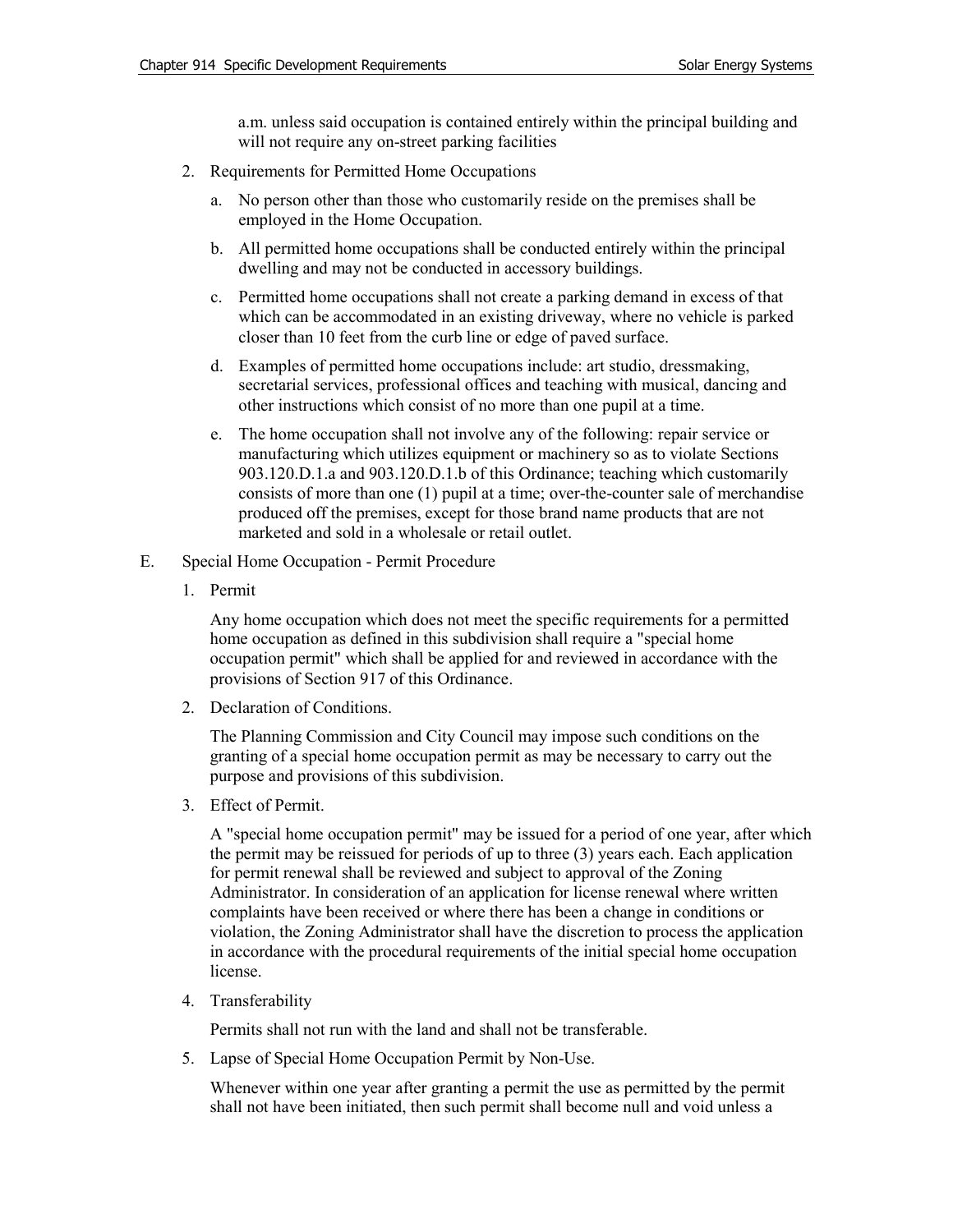petition for extension of time in which to complete the work has been granted by the City Council. Such extension shall be requested in writing and filed with the Zoning Administrator at least 30 days before the expiration of the original permit. There shall be no charge for filing of such petition. The request for extension shall state facts showing a good faith attempt to initiate the use. Such petition shall be presented to the Planning Commission for a recommendation and to the City Council for a decision.

6. Reconsideration

Whenever an application for a permit has been considered and denied by the City Council, a similar application for a permit affecting substantially the same property shall not be considered again by the Planning Commission or City Council for at least six months from the date of its denial unless a decision to reconsider such matter is made by not less than four-fifths vote of the full City Council.

7. Renewal of Permits

An applicant shall not have a vested right to a permit renewal by reason of having obtained a previous permit. In applying for and accepting a permit, the permit holder agrees that his monetary investment in the home occupation will be fully amortized over the life of the permit and that a permit renewal will not be needed to amortize the investment. Each application for the renewal of a permit will be considered as a new permit without taking into consideration that a previous permit has been granted. The previous granting or renewal of a permit shall not constitute a precedent or basis for the renewal of a permit.

- 8. Additional Requirements for Special Home Occupations
	- a. No person other than a resident shall conduct the home occupation, except where the applicant can satisfactorily prove unusual or unique conditions or need for nonresidential assistance and that this exception would not compromise the intent of this Ordinance.
	- b. Examples of special home occupations include: barber and beauty services, photography studio, group lessons, saw sharpening, small appliance and small engine repair and the like.
	- c. The home occupation may involve any of the following: stock-in-trade incidental to the performance of the service, repair or manufacturing which requires equipment other than customarily found in a home, the teaching with musical, dancing and other instruction of more than one pupil at a time.
	- d. Special home occupations may be allowed to accommodate their parking demand through utilization of on-street parking. In such cases where on-street parking facilities are necessary, however, the City Council shall maintain the right to establish the maximum number of on-street spaces permitted and increase or decrease the maximum number when and where changing conditions require additional review.
- F. Non-Conforming Use

Existing home occupations lawfully existing on the date of this Ordinance may continue as non-conforming uses. They shall, however, be required to obtain permits for their continued operation. Any existing home occupation that is discontinued for a period of more than 30 days, or is in violation of the Ordinance provisions under which it was initially established, shall be brought into conformity with the provisions of this subdivision.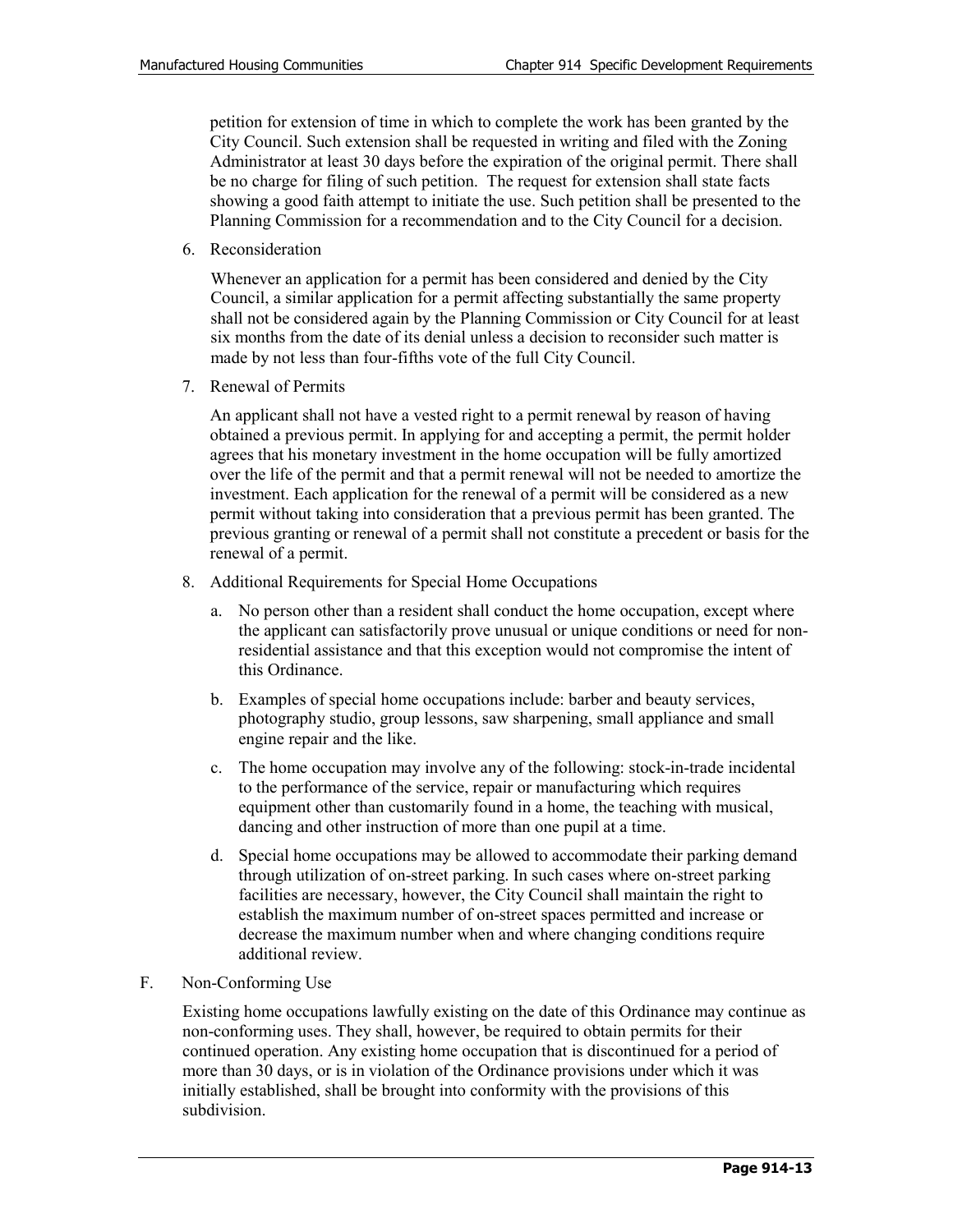G. Inspection

The City of Little Canada hereby reserves the right upon issuing any home occupation permit to inspect the premises in which the occupation is being conducted to insure compliance with the provisions of this subdivision or any conditions additionally imposed

# **914.150 Manufactured Home Communities**

- A. General Provisions:
	- 1. All land area shall be:
		- a. Adequately drained.
		- b. Landscaped to control dust.
		- c. Clean and free from refuse, garbage, rubbish or debris.
	- 2. No tents shall be used for other than recreational purposes in a mobile home park.
	- 3. There shall be no outdoor camping anywhere in a mobile home park.
	- 4. Access to mobile home parks shall be as approved by the City.
	- 5. All structures (fences, storage, cabana, etc.) shall require a building permit from the Building Official.
	- 6. The area beneath a mobile home coach shall be enclosed except that such enclosure must have access for inspection.
	- 7. Laundry and clothing shall be hung out to dry only on lines located in City approved areas established and maintained exclusively for that purpose, as identified on the mobile home park site plan.
	- 8. A mobile home park shall have an adequate central community building with the following features:
		- a. Laundry drying areas and machines.
		- b. Laundry washing machines.
		- c. Public toilets and lavatories.

Such buildings shall have adequate heating in all areas and be maintained in a safe, clean and sanitary condition.

- B. Site Plan Requirements:
	- 1. Legal description and size in acres of the proposed mobile home park.
	- 2. Location and size of all mobile home sites, dead storage areas, recreation areas, laundry drying areas, roadways, parking sites, and all setback dimensions (parking spaces, exact mobile home sites, etc.).
	- 3. Detailed landscaping plans and specifications.
	- 4. Location and width of sidewalks.
	- 5. Plans for sanitary sewage disposal, surface drainage, water systems, electrical service, and gas service.
	- 6. Location and size of all streets abutting the mobile home park and all driveways from such streets to the mobile home park.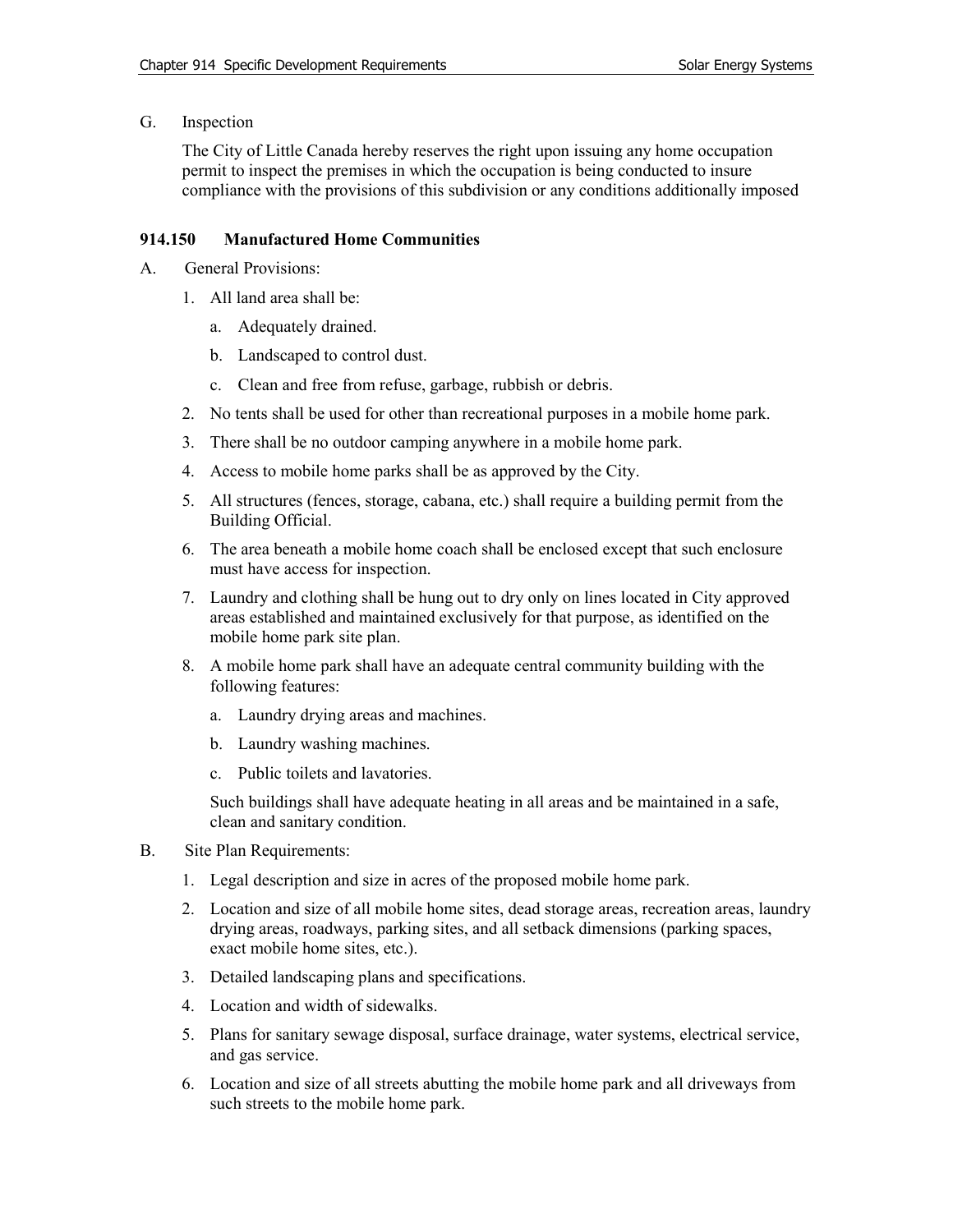- 7. Road construction plans and specifications.
- 8. Plans for any and all structures.
- 9. Such other information as required or implied by these mobile home park standards or requested by public officials.
- 10. Name and address of developer or developers.
- 11. Description of the method of disposing of garbage and refuse.
- 12. Detailed description of maintenance procedures and grounds supervision.
- 13. Details as to whether all of the area will be developed a portion at a time.
- C. Design Standards:
	- 1. Park Size: The minimum area required for a mobile home park designation shall be five (5) acres.
	- 2. Individual mobile home sites (homes 14 feet wide or less):
		- a. Each mobile home site shall contain at least 5,000 square feet of land area for the exclusive use of the occupant:
			- (1) Width: No less than 50 feet.
			- (2) Depth: No less than 100 feet.
		- b. Each mobile home site shall have frontage on an approved roadway and the corner of each mobile home site shall be marked and each site shall be numbered.
	- 3. Individual mobile home site (homes over 14 feet in width):
		- a. Each mobile home site shall contain at least six thousand 500 square feet of land area for the exclusive use of the occupant:
			- (1) Width: No less than 65 feet.
			- (2) Depth: No less than 100 feet.
		- b. Each mobile home site shall have frontage on an approved roadway and the corner of each mobile home site shall be marked and each site shall be numbered.
	- 4. Individual Mobile Home Unit Site Setbacks: No unit shall be parked closer than 10 feet to its side lot lines nor closer than 30 feet to its front lot line, or within 10 feet of its rear lot line.
	- 5. Building Requirements: No structure shall exceed one story or 15 feet whichever is least.
	- 6. Parking:
		- a. Each mobile home site shall have off-street parking space for two automobiles.
		- b. Each mobile home park shall maintain a hard-surfaced off-street parking lot for guests of occupants in the amount of one space for each five-unit sites.
		- c. Access drives off roads to all parking spaces and coach sites shall be hard surfaced according to specifications established by the City.
	- 7. Utilities:
		- a. All mobile homes shall be connected to a public water and sanitary sewer system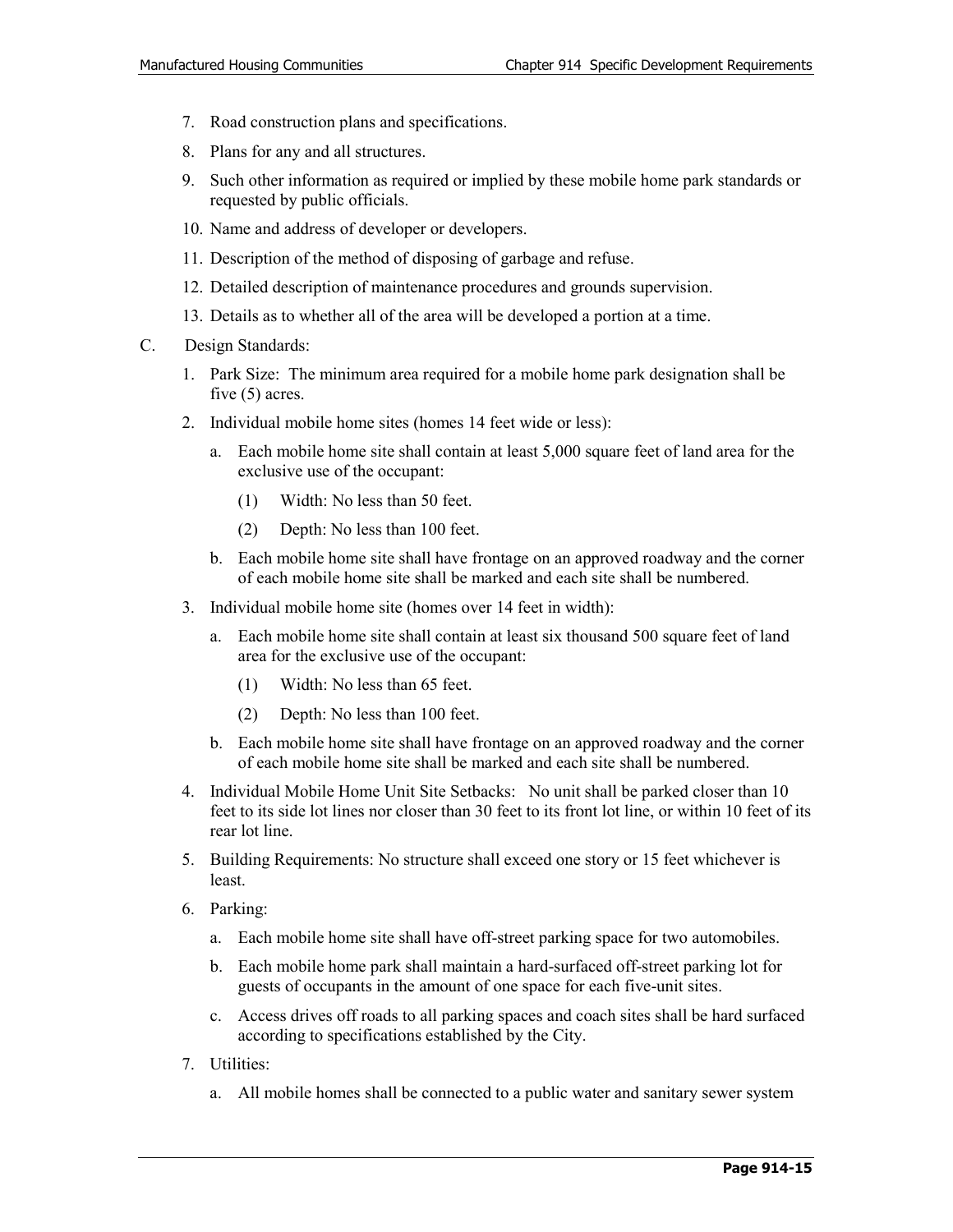or a private water and sewer system approved by the State Department of Health.

- b. All installations for disposal of surface storm water must be approved by the City.
- c. All utility connections shall be as approved by the City.
- d. The source of fuel for cooking, heating, or other purposes at each mobile home site shall be as approved by the City.
- e. All utilities shall be underground; there shall be no overhead wires or supporting poles except those essential for street or other lighting purposes.
- f. No obstruction shall be permitted that impedes the inspection of plumbing, electrical facilities, and related mobile home equipment.
- g. The method of garbage, waste, and trash disposal must be approved by the City.
- h. The owner shall pay any required sewer connection fees to the City.
- i. The owner shall pay inspection and testing fees for utility service to the City.
- 8. Internal roads and streets:
	- a. Roads shall be hard surfaced as approved by the City.
	- b. All roads shall have a concrete (mountable, roll type) curb and gutter.
	- c. All streets shall be developed with a roadbed of not less than 24 feet in width. If parking is permitted on the street then the roadbed shall be at least 36 feet in width.
	- d. The park shall have a street lighting plan approved by the City.
- 9. Recreation:
	- a. All mobile home courts shall have at least 10 percent of the land area developed for recreational use (tennis courts, children's play equipment, swimming pool, golf green, etc.) developed and maintained at the owner/operator's expense.
	- b. In lieu of land dedication for public purposes, a cash contribution as established by the Little Canada Subdivision Ordinance as may be amended, shall be paid to the City.
- 10. Landscaping:
	- a. Each site shall be properly landscaped with trees, hedges, grass, fences, windbreaks, and the like.
	- b. A compact hedge, redwood fence, or landscaped area shall be installed around each mobile home park and be maintained in first class condition at all times as approved.
	- c. All areas shall be landscaped in accordance with landscaping plan approved by the City Council.
- 11. Lighting:
	- a. Artificial light shall be maintained during all hours of darkness in all buildings containing public toilets, laundry equipment, and the like.
	- b. The mobile home park grounds shall be lighted as approved by the City from sunset to sunrise.
- 12. Storage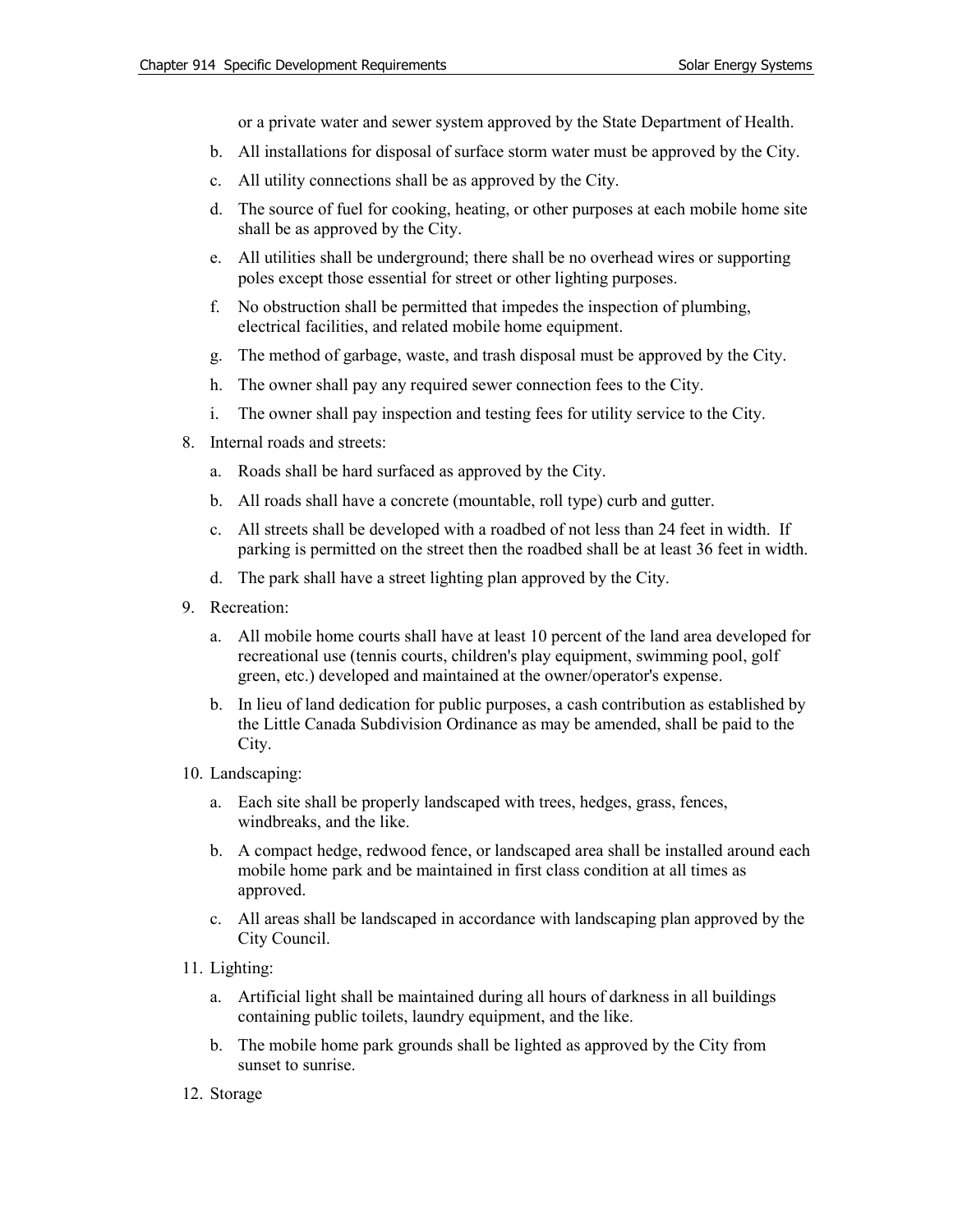Enclosed storage lockers (when provided) shall be located either adjacent to the mobile home in a mobile home park or at such other place in the park as to be convenient to the unit for which it is provided. Storage of large items such as boats, boat trailers, etc., shall be accommodated in a separate secured and screened area of the park.

- 13. General: For those items not specifically referenced, the design standards as established by the City Council shall be utilized as general development guidelines.
- D. Registration:
	- 1. It shall be the duty of the operator of the mobile home park to keep a record of all mobile home owners and occupants located within the park. The register shall contain the following information:
		- a. The name and address of each mobile home occupant.
		- b. The name and address of the owner of each mobile home.
		- c. The make, model, year and license number of each mobile home.
		- d. The state, territory or county issuing such license.
		- e. The date of arrival and departure of each mobile home.
		- f. The number and type of motor vehicles of residents in the park.
	- 2. The park operator shall keep the register available for inspection at all times by authorized City, State and County officials, Public Health officials and other public offices whose duty necessitates acquisition of the information contained in the register. The register shall not be destroyed until after a period of three years following the date of departure of the registrant from the park.
- E. Maintenance

The operator of any mobile home park, or a duly authorized attendant and/or caretaker shall be responsible at all times for keeping the mobile home park, its facilities and equipment, in a clean, orderly, operable, and sanitary condition. The attendant or caretaker shall be answerable, along with said operator, for the violation of any provisions of these regulations to which said operator is subject.

#### **914.160 Manufacturing Potentially Hazardous Materials, Products or Emissions**

- A. Any materials, products or emissions that are regulated by the state or federal governments must obtain and maintain the appropriate approvals or licenses from those jurisdictions.
- B. The building(s) and its operations must conform to the requirements of the Minnesota Building Code and the Minnesota Fire Code.
- C. Reasonable assurance must be made that the public, residents and other businesses will not be endangered.
- D. City requirements must be met for site planning, plantings, buffering, access, parking, truck docks, outdoor storage and so on.

# **914.170 Manufacturing Products from Stone, Clay or Concrete**

- A. Emissions into the air or water, either direct or indirect, must be contained below levels prescribed by federal, state, watershed or municipal jurisdictions.
- B. The operation must conform to City standards for surface water management.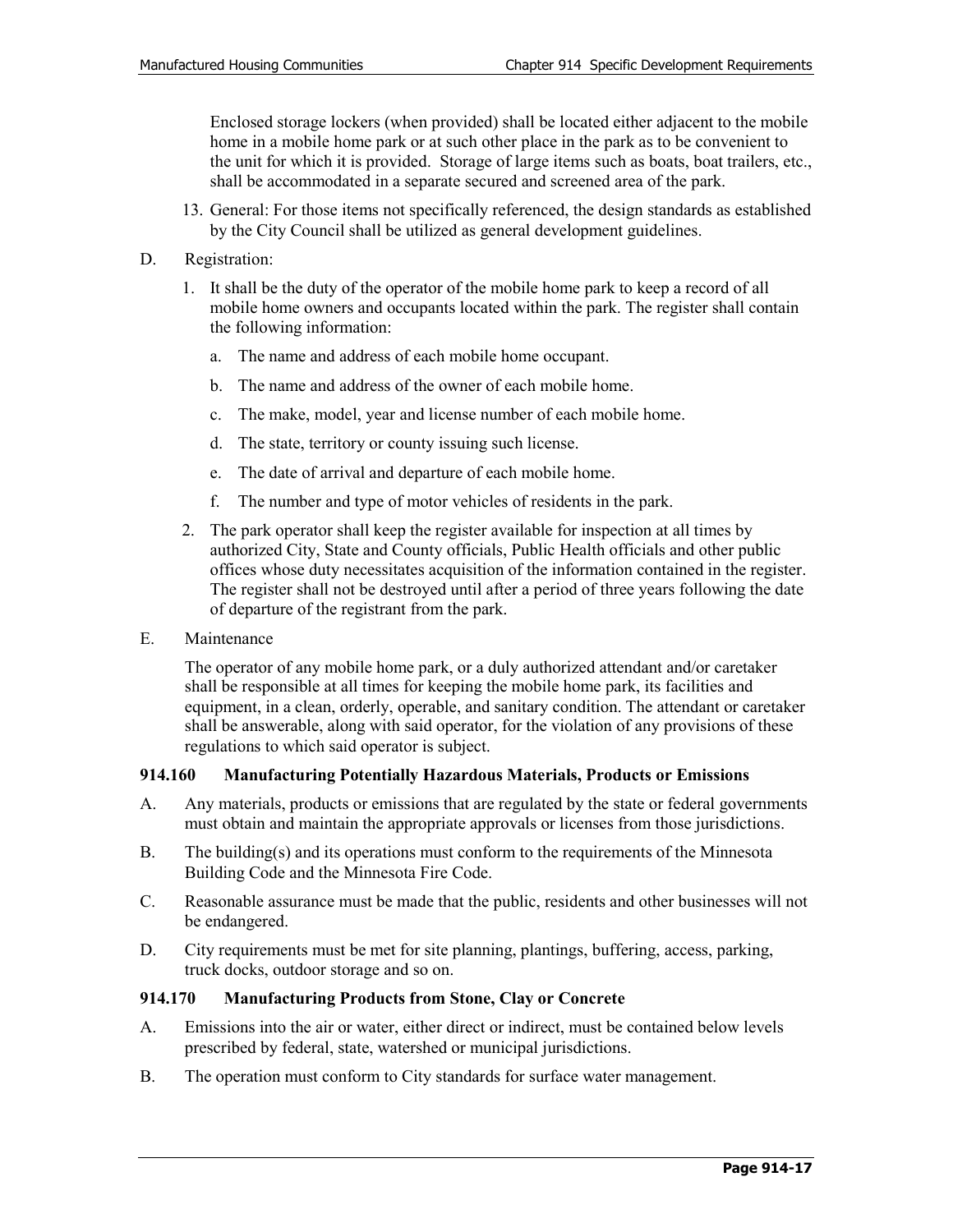# **914.180 Residential Care Facility**

See Group Home.

#### **914.190 Restaurant with Outdoor Seating or Auto Service (Drive-In or -Through)**

- A. Restaurants with outdoor loudspeakers, automobile service order devices, drive-in theater car speakers or similar devices shall not be located within 200 feet of any residential dwelling unit.
- B. The hours of operation shall be set forth as a condition of any building permit for drive-in business.
- C. See also Drive-Up Window Service in Section 914.110.

# **914.200 Schools, K-12, Public or Private**

- A. The site plan shall provide for safe and convenient access by bicyclists, pedestrians, auto and buses.
- B. Other normal requirements apply for site planning, screening, lighting, drainage, setbacks and so on.

# **914.210 Solar Energy Systems**

Solar energy conversion systems shall be allowed as an Accessory Use in any zoning district under these conditions:

- A. In Residential zoning districts, the device must be attached to a Principal or Accessory structure so as to appear integral to the structure. That is, flat against a wall, flat against a sloped roof or mounted at an angle on a flat roof. Solar devices on a flat roof must be set back so they are not visible from the public street. Setbacks normally applied to Accessory structures do not apply.
- B. In Commercial or Industrial zoning districts, solar devices may be mounted on a wall, a roof or on the ground. Setbacks normally applied to Accessory structures apply.

# **914.220 Swimming Pools, Spas and Hot Tubs**

All private swimming pools, both above the ground and in the ground, whirlpool spas, hot tubs and similar features that are capable of holding water at a depth of more than 30 inches are subject to the following standards:

- A. The pool, spa or hot tub shall not be operated as a business or private club except when allowed as a permitted home occupation.
- B. The pool, spa or hot tub including any related walks, paved areas or other structures, shall not be located in a front yard, and must be set back at least 5 feet from any property line.
- C. The pool, spa or hot tub, the rear yard or the entire property shall be enclosed by a wall or fence or combination thereof which is at least 4 feet tall with a self-closing gate capable of being secured with a lock so as to prevent uncontrolled access by children from the street or adjacent properties. A cover capable of being locked but not easily penetrated when the subject is not in use may be substituted for fencing.
- D. If the only access to a pool, spa or hot tub is through a principal or accessory structure, all points of access shall be made lockable.
- E. Required fencing shall be of durable wood, masonry or metal, and shall be so designed as to discourage climbing. Building walls may contribute to enclosure requirements.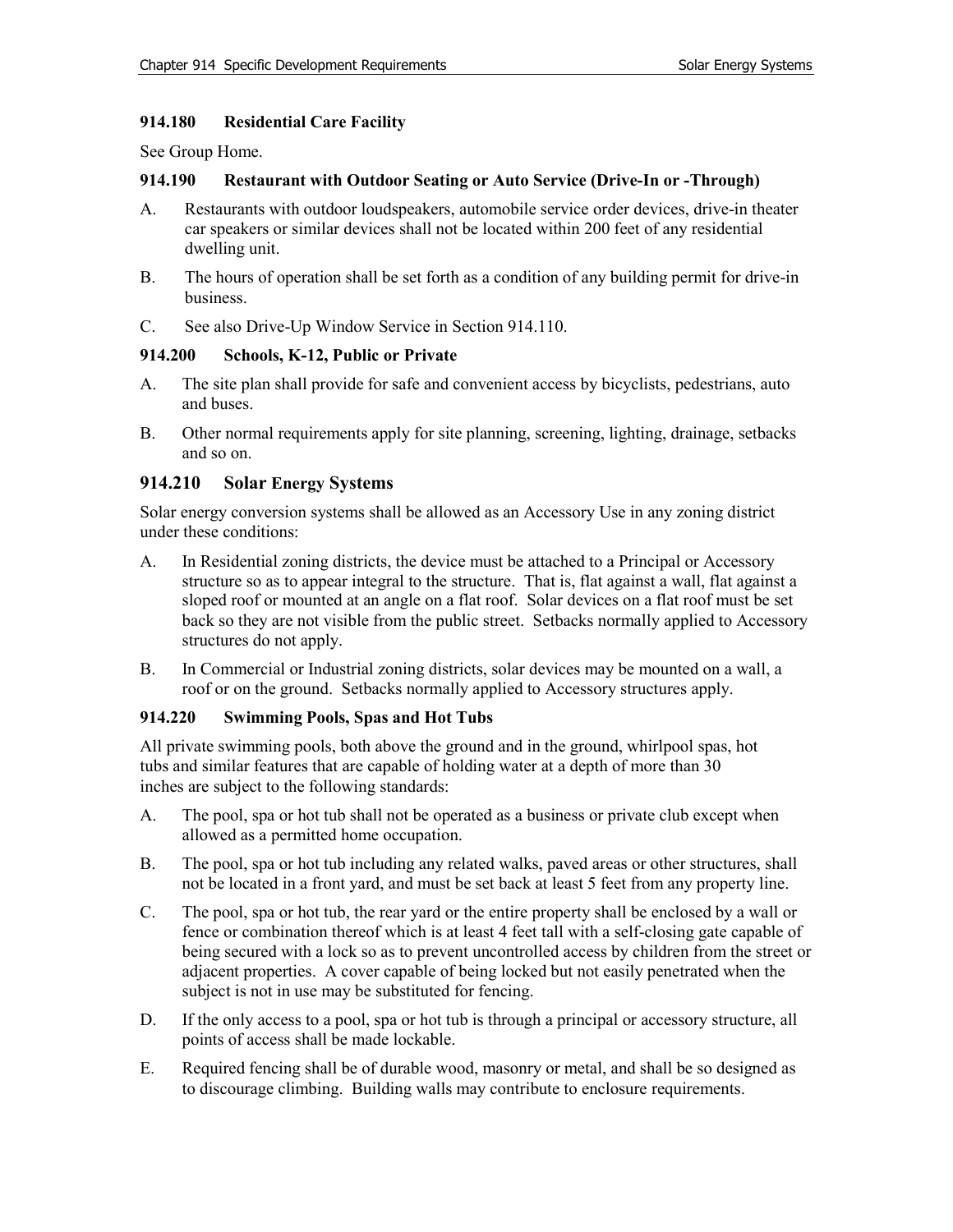- F. In the case of above-ground pools, spas or hot tubs, sides that are vertical or slanted outward may contribute to required fencing, provided that all points of access are controlled to prevent access by children, including the removal of all ladders and/or stairs whenever the pool is not in use. A cover capable of being locked but not easily penetrated when the subject is not in use may be substituted for fencing.
- G. Any pool, spa or hot tub with drain must be equipped with anti-entrapment drain covers or related safety equipment.
- H. Existing pools, spas or hot tubs as defined by this ordinance, shall comply with all provisions of this ordinance within one year of the effective date of this ordinance.

# **914.230 Vehicle Fuel and Service Stations**

- A. No vehicles shall be parked on the premises other than those used by employees or awaiting service. No vehicle shall be parked or be waiting service longer than 30 days.
- B. The exterior storage of trash, merchandise, spare parts, etc., not including customers' vehicles awaiting service, shall conform to the requirements of Chapter 915, General Development Requirements, Landscaping, Screening and Fencing.
- C. Exterior storage other than vehicles shall be limited to service equipment and items offered for sale. Exterior storage of items offered for sale (merchandise) shall be within the parking setback requirements and shall be located in containers such as the racks, metal trays and similar structures designed to display merchandise.
- D. All areas for the temporary storage of trash, recycling or discarded parts shall be fully screened from view. All structures and grounds shall be maintained in an orderly, clean and safe manner.
- E. Lights shall be designed and placed in such a manner as to shield the light away from the public street or another site.
- F. Business activities not listed in the definition of Automobile Service Stations and not incidental to the business are not permitted on the premises unless a separate development application is submitted. These include but are not limited to:
	- 1. Automatic car or truck wash;
	- 2. Rental of vehicles, equipment or trailers.
- G. Gasoline dispensing pumps located at and a part of other types of businesses shall require a Conditional Use Permit.

# **914.240 Vehicle Repair, Mechanical**

- A. All repairs shall be conducted in a building.
- B. No vehicles shall be parked on the premises other than those used by customers, employees or those awaiting service. No vehicle shall be parked or be waiting service longer than 30 days.
- C. The exterior storage of trash, merchandise, spare parts, etc., not including customers' vehicles awaiting service, shall conform to the requirements of Chapter 915, General Development Requirements, Landscaping, Screening and Fencing. All areas for the temporary storage of trash, recycling or discarded parts shall be fully screened. All structures and grounds shall be maintained in an orderly, clean and safe manner.
- D. Exterior storage other than vehicles shall be limited to service equipment and items offered for sale. Exterior storage of items offered for sale shall be within parking setback